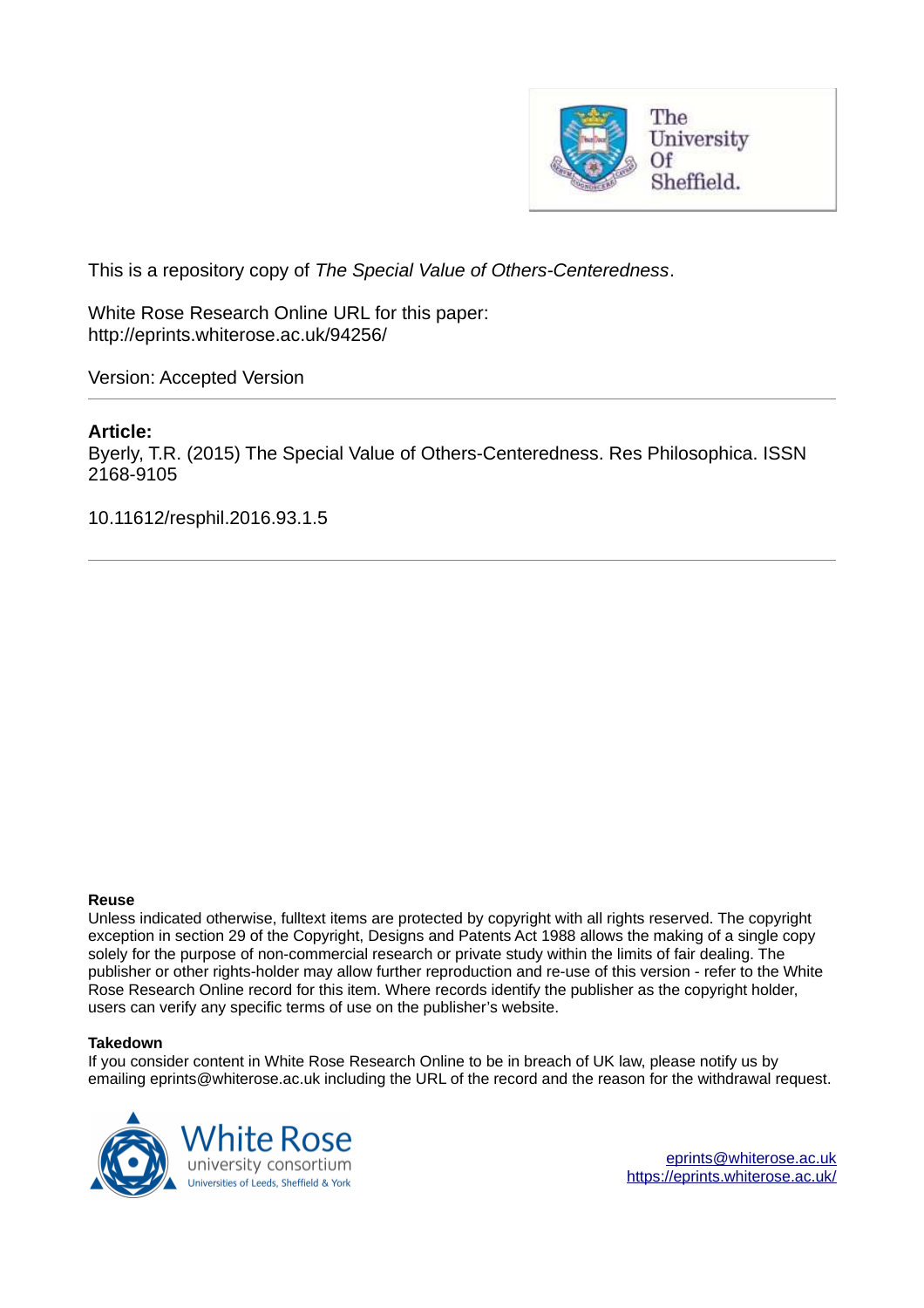#### The Special Value of Others-Centeredness

Suppose you confront a situation in which you can either promote a good for yourself or a good for someone else, but not both. Suppose, moreover, that the values of these two goods are either equal or incommensurable. Perhaps, for example, you (being the philosopher you are) must choose between working on your own philosophical writing project or helping someone else work on his, where the values of the projects are equal or incommensurable. How should you proceed? The present paper argues that it is valuable for your conduct in such circumstances to be regulated by a character trait the possession of which constitutes one way of having one's life be centered upon others as opposed to centered upon oneself. The trait in question, which we shall call "others-centeredness," is a disposition to promote goods of others rather than one's own goods when the values of these goods are equal or incommensurable. We argue that one is less likely to maximize total value if one doesn't possess this trait.

 In the first section, we offer some brief clarificatory remarks about the trait we are calling "others-centeredness". Then, in section two, we argue that, despite appearances to the contrary, possessing others-centeredness has a special value—a value that cannot be achieved without possessing it. It is necessary for living the life most likely to maximize value. In section three, we respond to four objections to the defense of the special value of others-centeredness developed in section II.

### 1. Clarifying Others-Centeredness

l

Our focus in this paper is on the disposition to promote goods of others rather than one's own goods when the values of these goods are equal or incommensurable. In this section, we offer five brief clarificatory remarks about this trait as well as the more general notion of otherscenteredness.

First, we want to emphasize that, while we are calling the trait on which we are focusing "others-centeredness," we do this primarily for brevity's sake. We do not intend to claim that possessing the trait on which we are focusing is the only way for one's life to be centered on others. It is at most one way.<sup>1</sup> We say "at most" because, while it seems perfectly clear to us that possessing this trait is one way of being centered on others, it is not our primary aim in this paper to argue that this is the case. Rather, the primary aim of the paper is to defend the value of the trait in question, whether it is appropriately thought of as the very essence of otherscenteredness, one among many versions of others-centeredness, or neither.

Nonetheless, as we say, it does seem perfectly clear to us that the trait in question is a way of being centered upon others. And we briefly defend this claim here. We propose that while there may be quite a number of ways for one's life to be centered upon others rather than on oneself, each of these ways will involve a tendency to display some kind of favoritism or preference or tilting toward others. For example, one might display a kind of epistemic favoritism for others over oneself, tending to think better things about others than one thinks about oneself. Or, one might display a kind of affective preference for others over oneself,

<sup>&</sup>lt;sup>1</sup> In making this proposal, we intend to follow several other recent authors who have proposed that there are frequently multiple versions of various virtues. See (Baehr 2011), (Zagaebskwe 2010), and (Simpson 2012).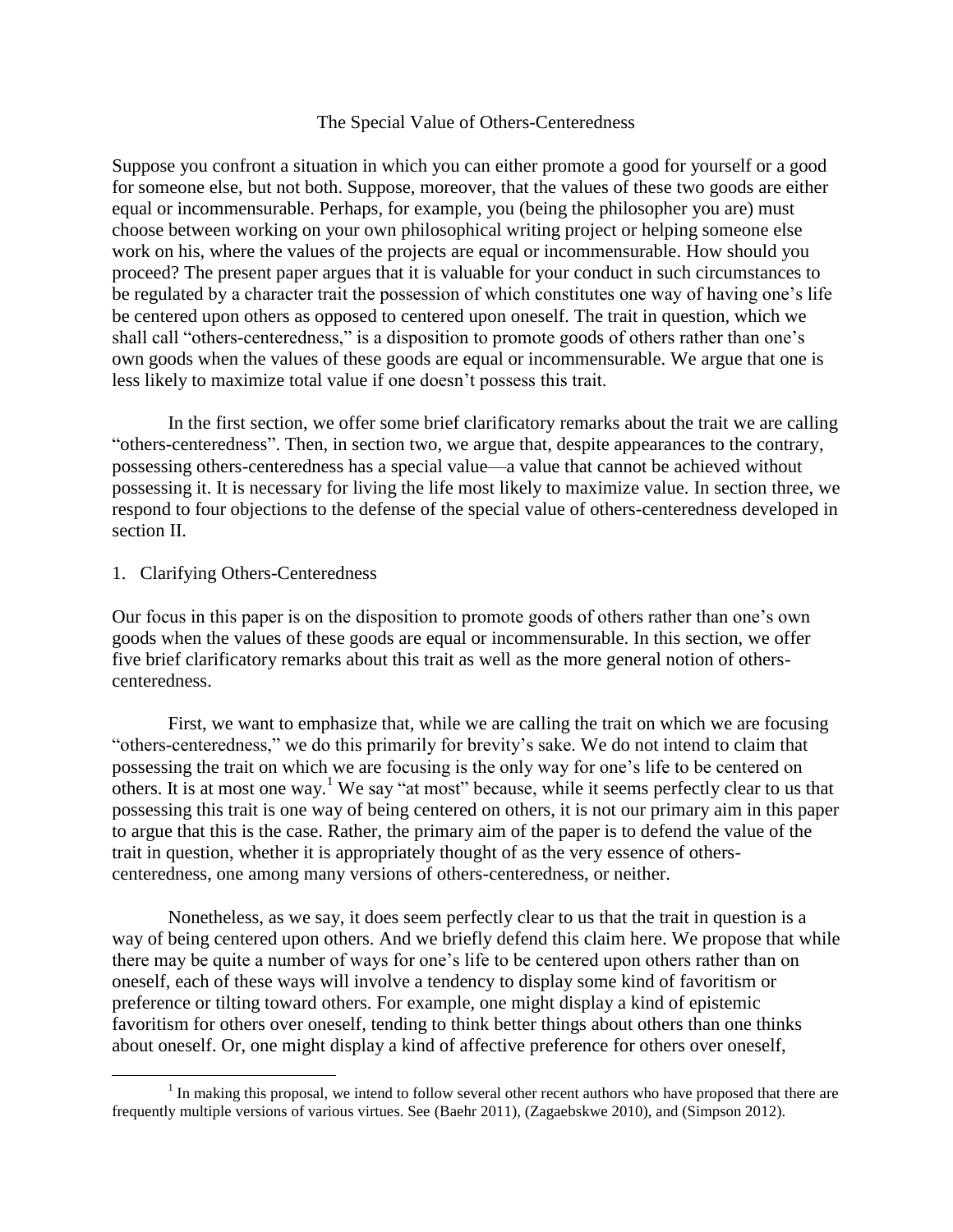tending to desire the good for others more than one desires the good for oneself. Various traits involving favoritism of the kinds surveyed here have been discussed in the literature on humility, $\epsilon^2$  and it has in fact been proposed by one author that the trait on which we are focusing is one version of humility.<sup>3</sup> While we will not defend the claim that others-centeredness is a kind of humility here, we do note that if our argument in this paper is successful, it may well have significant implications for the growing literature on humility. Moreover, we also note that the trait on which we are focusing—and this now provides a second clarificatory remark about our proposal—is, by contrast with the alternative accounts of humility mentioned above, primarily behavioral. It is a tendency to behave in such a way as to promote the goods of others rather than one's own goods under certain circumstances. By calling this disposition primarily behavioral, we do not mean to suggest that it does not also involve attitudes or affections. Certainly, for example, the others-centered person will think it is good to behave in an others-centered fashion.<sup>4</sup> However, we leave it open that there may be a variety of distinct attitudinal and affective tendencies that serve to undergird the distinctive behaviors characteristic of otherscenteredness. One might display the behaviors characteristic of others-centeredness, for example, if one thinks that doing so is a moral requirement, or one might do so if one thinks that doing so promotes maximum value but is nonetheless not a moral requirement.

So far we have clarified that what we are calling "others-centeredness" is a behavioral disposition—a tendency to behave in such a way as to promote goods of others rather than one's own goods—and that possessing this trait is plausibly one way for a person's life to be centered upon others. However, the trait on which we are focusing is a disposition to promote the goods of others rather than one's own goods under certain particular circumstances—namely, when the values of these goods are either equal or incommensurable. Our third clarificatory remark illustrates and explains what it is for these values to be equal or incommensurable. We won't offer a definition of what it is for two goods, G and G\*, to be equal in value, as we take it that this idea is clear enough. An illustration, to refer back to the example that began this paper, would be a case where your philosophy paper and your friend's are, all things considered, exactly as good as one another. We will offer a definition of what it is for two goods, G and G\*, to be incommensurable in value. This is for it to be the case that there is no fact of the matter about their comparative values (i.e., neither is better than the other, nor are they equal in value). A plausible illustration of incommensurable goods, again drawing upon the example with which this paper began, would be a case where your paper and your friend's paper are each good, but in different and incomparable respects. Given the foregoing explanatory comments about equality in goodness, it follows that if a good G is equal in value to a good G\*, then for any worlds w and  $w^*$ , if the only difference between w and  $w^*$  is that w has G but  $w^*$  has  $G^*$ , then the total value of w = the total value of w\*. Similarly, if a good G is incommensurable to a good  $G^*$  then for any worlds w and w<sup>\*</sup>, if the only difference between w and w<sup>\*</sup> is that w has G but w<sup>\*</sup> has  $G^*$ . then there is no fact of the matter about whether w is better than w\*. Accordingly, the disposition on which we are focusing is a disposition to promote goods, G, of others rather than one's own goods, G\*, where, if the only difference between one world w and another w\* is that w has G where w<sup>\*</sup> has  $G^*$ , then the two worlds are either equal in value or there is no fact of the matter about which world is better than the other.

<sup>&</sup>lt;sup>2</sup> See (Driver 2001), (Flanagan 1990), (Spiegel 2003) and (Garcia 2006). <sup>3</sup> See (Byerly forthcoming).

<sup>&</sup>lt;sup>4</sup> Following (Annas 2003), then, others-centeredness is a "motivational" character trait.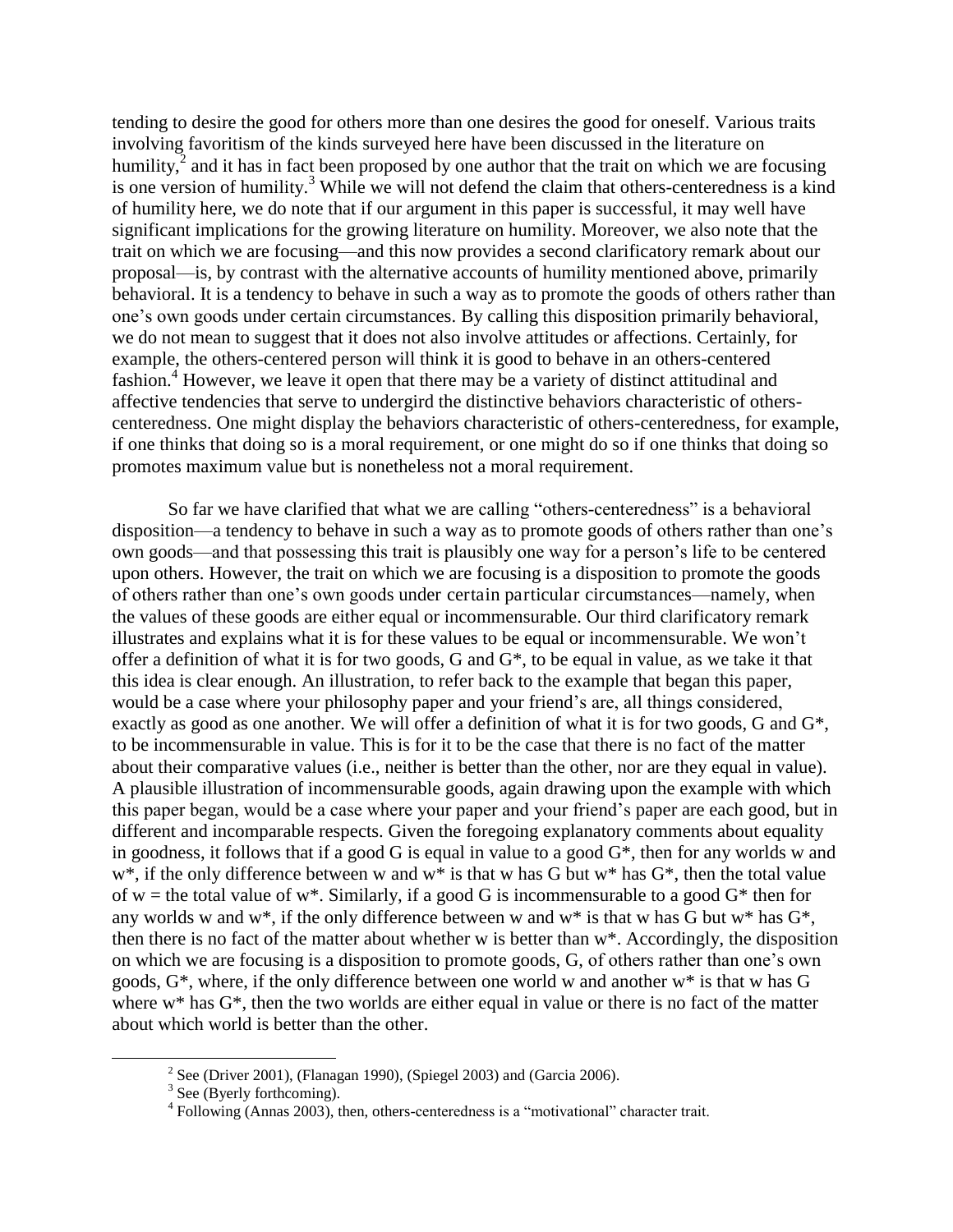Our fourth clarificatory remark concerns the nature of the "goods" at issue. These are events or states of affairs—the metaphysics is not our concern here—which are valuable in themselves, and also valuable for someone or other. In particular the goods of others are valuable events or states of affairs that are good for others, whereas one's own goods are valuable states of affairs that are good for oneself. Of course, this requires us to say what it is for a good to be good for someone. Our proposal is that a valuable state of affairs A is good for someone S to the extent that A's obtaining enhances S's life. Defined in this way, it is plausible that not all valuable states of affairs are good for everyone, or at least that not all valuable states of affairs are good for everyone to the same degree. For example, a tree's flourishing is good, but it is better for me than for you (ceteris paribus) if the tree is in my yard and not yours. Accordingly, the disposition on which we are focused is a tendency to promote the obtaining of valuable states of affairs that enhance the life of others rather than the obtaining of those that enhance one's own life when the life-enhancement provided in each case is equal or incommensurable in value.

Our fifth and final clarificatory remark concerns the merely dispositional nature of the disposition in question. The trait on which we are focusing is a tendency to promote the goods of others rather than one's own goods under certain triggering circumstances. But, it is merely a tendency. Even in cases where the triggering circumstances in question obtain, it needn't be manifested. Indeed, the fully virtuous person who possesses this disposition may very well confront cases where she has to choose between promoting the goods of others or her own goods and where these goods are equal or incommensurable in value, and despite her being otherscentered in the way described, she does not promote the goods of others. This can occur if, for example, despite the equality or incommesurability of the goods under consideration, there is some other difference in value between the options that is favorable toward promoting the goods of the others-centered person. A simple illustration might be a case where by behaving so as to promote the goods of others one is significantly less likely to bring these goods about than if one is to behave so as to promote one's own good. This feature of the disposition of otherscenteredness is not unique to it,<sup>5</sup> of course, as many valuable behavioral dispositions dispose their possessors to behave in a particular way only given that other values are equal. For example, it has been proposed that self-reliance disposes its possessor to rely upon herself, but that a self-reliant person may rely on others if by being self-reliant she would have to sacrifice other goods in order to obtain whatever goods are available through practicing self-reliance.<sup>6</sup> More generally, whether the constitutive manifestations of a trait are exhibited under those circumstances which constitute the triggering circumstances of the trait is in part a matter of what other traits the possessor of the trait has. Following the Aristotelian tradition, we would propose that different traits, including virtuous traits, can pull us in competing directions, and that it is the distinctive job of practical wisdom to settle matters where this occurs. As with other traits, others-centeredness exerts a pull on its possessor, a pull that is worthy of philosophical examination, but not a pull that cannot be overcome. In cases where all else is not equal, otherscenteredness will not be the only trait that plays a role in a full explanation for its possessor's conduct; yet, it may remain part of any such explanation.

<sup>&</sup>lt;sup>5</sup> Nor is this feature unique to dispositions which are character traits. For an example involving the disposition to roll, see (Mumford 2013).

 $<sup>6</sup>$  See discussion in (Byerly 2013).</sup>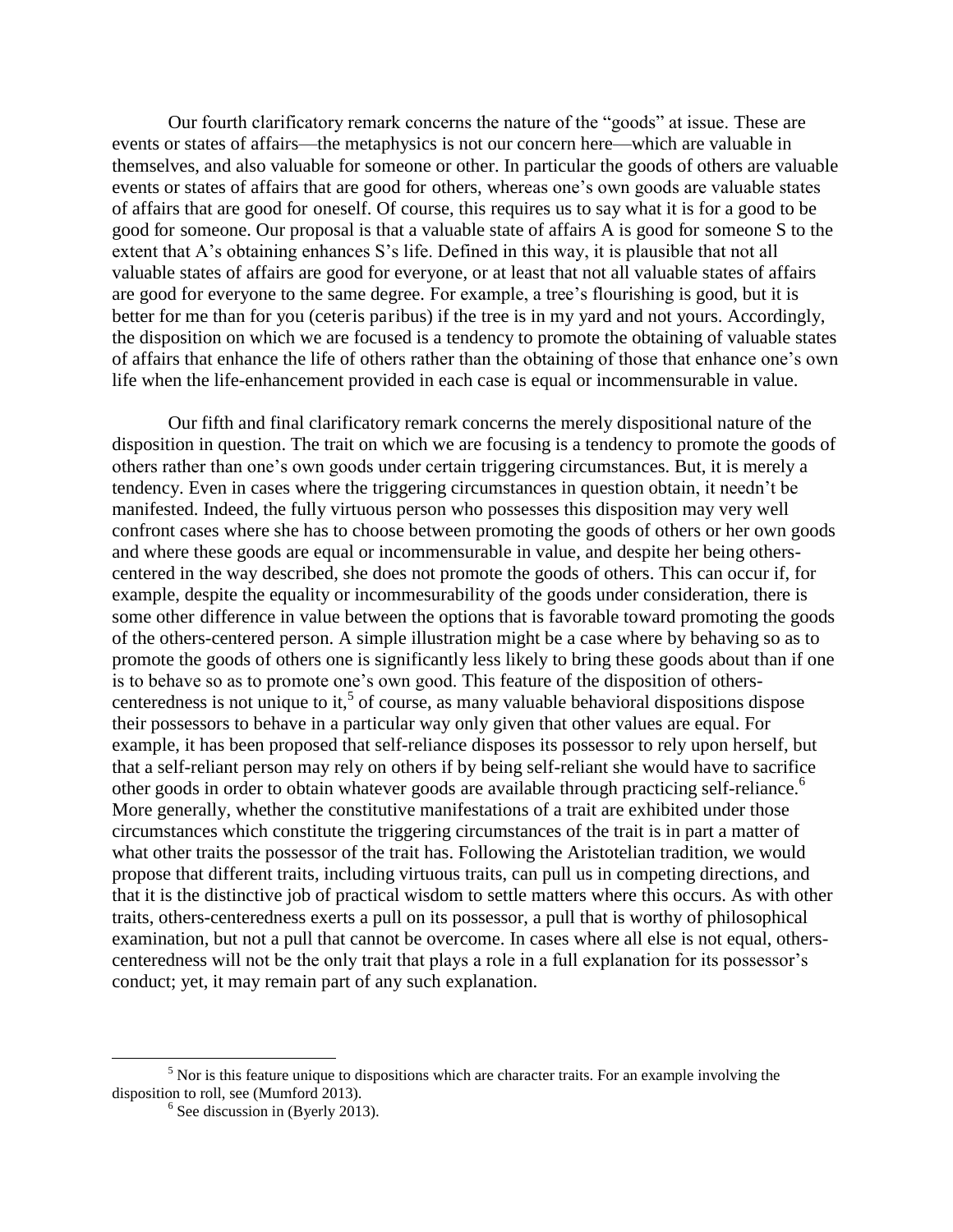In summary, the trait on which we wish to focus is a disposition, other values being equal, to promote goods that enhance the lives of others rather than goods that enhances one's own life where the value of the life-enhancements is equal or incommensurable. Worlds that differ only in that one of these life-enhancements is replaced by the other are equal in value or there is no fact of the matter about their relative value.

# 2. The Special Value of Others-Centeredness

Having clarified the nature of others-centeredness, our task in this section is now to argue that possessing it has a special value—a unique value not obtainable without possessing it. One is less likely to maximize overall value if one is not others-centered. We begin by saying a bit about what would be required in order to show that others-centeredness has a special value in this sense. We then discuss a tempting argument that others-centeredness *doesn't* have a special value. And we conclude by showing where this argument fails and offering a defense of the special value of others-centeredness.

Generally speaking, in order to show that a trait has a special value in the sense in which we are interested, one needs to show that by possessing the trait one is more likely to achieve goods the total value of which exceeds that of any goods one is more likely to achieve if one does not possess the trait. Traits with this kind of special value are, accordingly, essential components of the life that is most likely to achieve the greatest overall value. Knowing that others-centeredness has this sort of special value will be relevant for determining its moral status on a wide variety of competing metaethical views. Most obviously, given a strict consequentialism, the special value of others-centeredness will recommend it as a trait we should all possess. But, as Shelly Kagan (1998) has argued, non-consequentitalist theories also often (and rightly) begin with the defeasible assumption that we ought to make the world better when we can; they simply end up differing from full-blown consequentialism in proposing that consequences are not all that matters when it comes to moral properties. Thus, on such views, while the special value of others-centeredness may not entirely settle the matter of the moral status of others-centeredness, it will nonetheless play an important role in settling the matter.

The special value of a trait in the sense articulated above can derive from two sources either a fundamental and intrinsic value the trait has that is not had if it is not possessed, or some good for which the trait is instrumental, where the value of this good exceeds that of any goods for which the absence of the trait is instrumental. Thus, to show that others-centeredness has a special value, we need to show either that being disposed to promote the goods of others rather than one's own goods under appropriate circumstances is intrinsically valuable, or that it is instrumental to achieving something else that is good, where the value of this latter good exceeds the value of anything that one is more likely to achieve if one does not possess this disposition.

We will not in this paper take the approach of arguing that others-centeredness has an intrinsic value. Defending the intrinsic value of anything is notoriously difficult.<sup>7</sup> And, in this case it is unnecessary. What we will argue below is instead that being others-centered is instrumentally valuable because it makes the achievement of certain other goods more likely than if it is not possessed, and the value of these goods is greater than the value of any goods the

 $7$  See discussion in (Zimmerman 2010).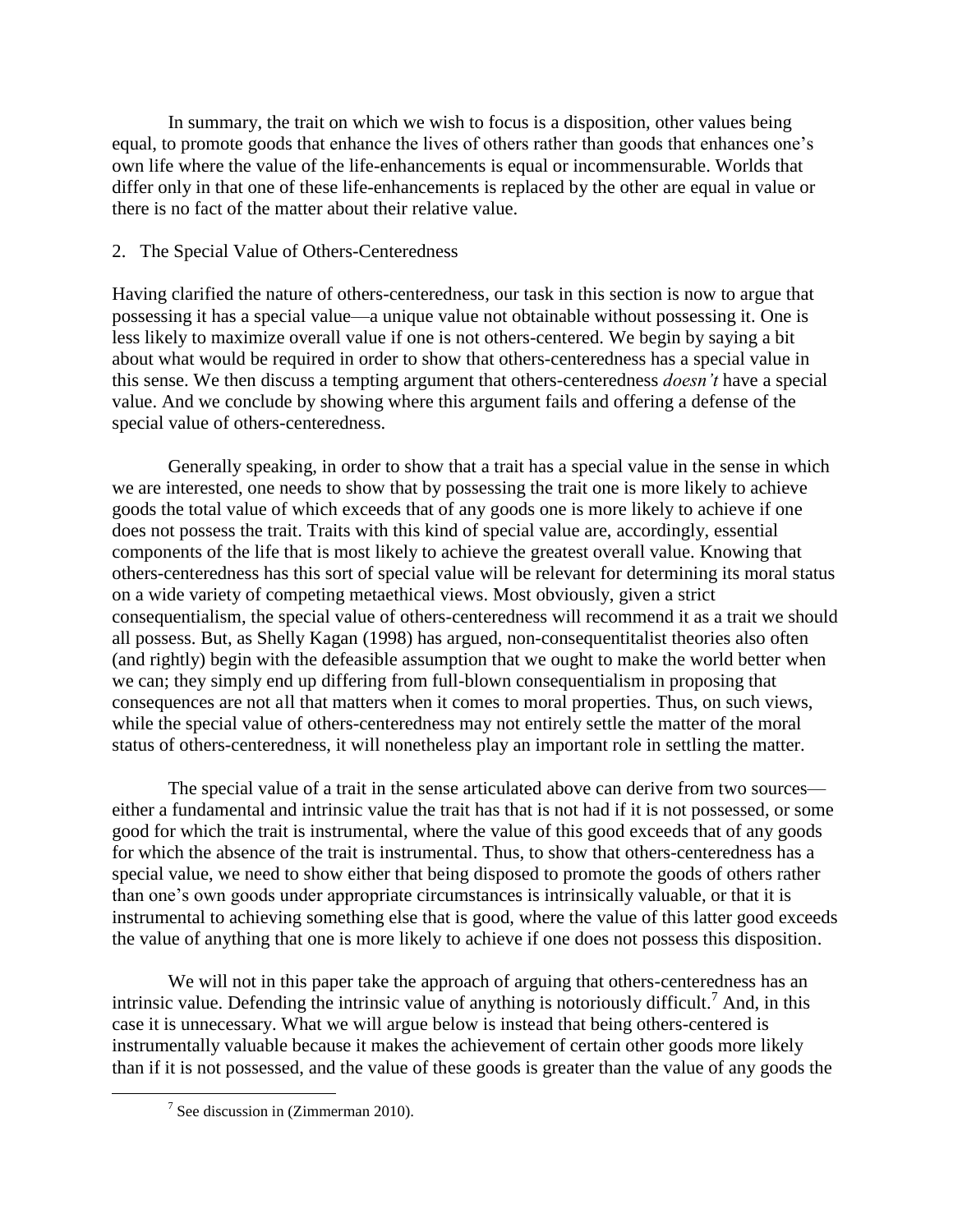achievement of which is more likely in the absence of others-centeredness. The others-centered person is more likely to bring about these goods than the person who is not others-centered, to do so because of her being others-centered, and the total value of these goods is greater than the total value of any goods that the non-others-centered person is more likely to bring about on account of her not being others-centered.

Before we follow through with the details of implementing this strategy for defending the special value of others-centeredness, we want to first consider an initially quite powerful objection to any kind of instrumentally-based defense of the special value of others-centeredness. Informally, the objection runs as follows. We proposed that in order for a trait to have a special value by virtue of its instrumental relationship to other goods, it must be that the person who possesses the trait is thereby made more likely to achieve greater total value than is the person who does not possess the trait. But, the objector argues, in the case of others-centeredness, this requirement is by definition not satisfied. For, while there are goods that the others-centered person is more likely to achieve than the non-others-centered person, the total value of these goods is by definition not greater than the total value of the goods that the non-others-centered person is more likely to achieve. This is because the goods the others-centered person is more likely to achieve than the non-others-centered person have values that are either equal to or incommensurable to goods that the non-others-centered person is more likely to achieve. Thus, others-centeredness cannot have a special instrumental value, and is not a necessary component of a life most likely to maximize total value.

More formally, the objection is the following, where O abbreviates "the others-centered person" and ~O "the non-others-centered person":

- 1. If others-centeredness has a special instrumental value, then there must be some good, G, such that O's being others-centered makes it more likely that O will bring about G than that  $\sim$ O will, and G must be more valuable than any good,  $G^*$ , that  $\sim$ O is more likely to bring about than O because of  $\sim$ O's not being others-centered.
- 2. The only goods that O's being others-centered makes it more likely that O will bring about than that ~O will bring about are goods that are equal or incommensurable in value to goods that ~O is more likely to bring about than O.
- 3. So, others-centeredness does not have a special instrumental value.

Premise 1 here simply follows from the account offered above concerning what it would take to show that others-centeredness has a special instrumental value. And Premise 2 is supposed to follow from the account of others-centeredness offered in section 1. According to that account, what distinguishes the others-centered person from the non-others-centered person is just that the former is disposed to promote the goods of others and the latter her own goods when the goods in question are equal or incommensurable. But, then, it would seem that the only goods that the others-centered person is more likely to achieve than the non-others-centered person are goods of others which are equal or incommensurable in value to goods of the non-others-centered person which the latter is more likely to achieve than the others-centered person. For example, in the scenario described at the outset of this paper, the others-centered person will be more likely to bring about another's completing a philosophical writing project, while the non-others-centered person will be more likely to bring about the completion of an equally or incommensurably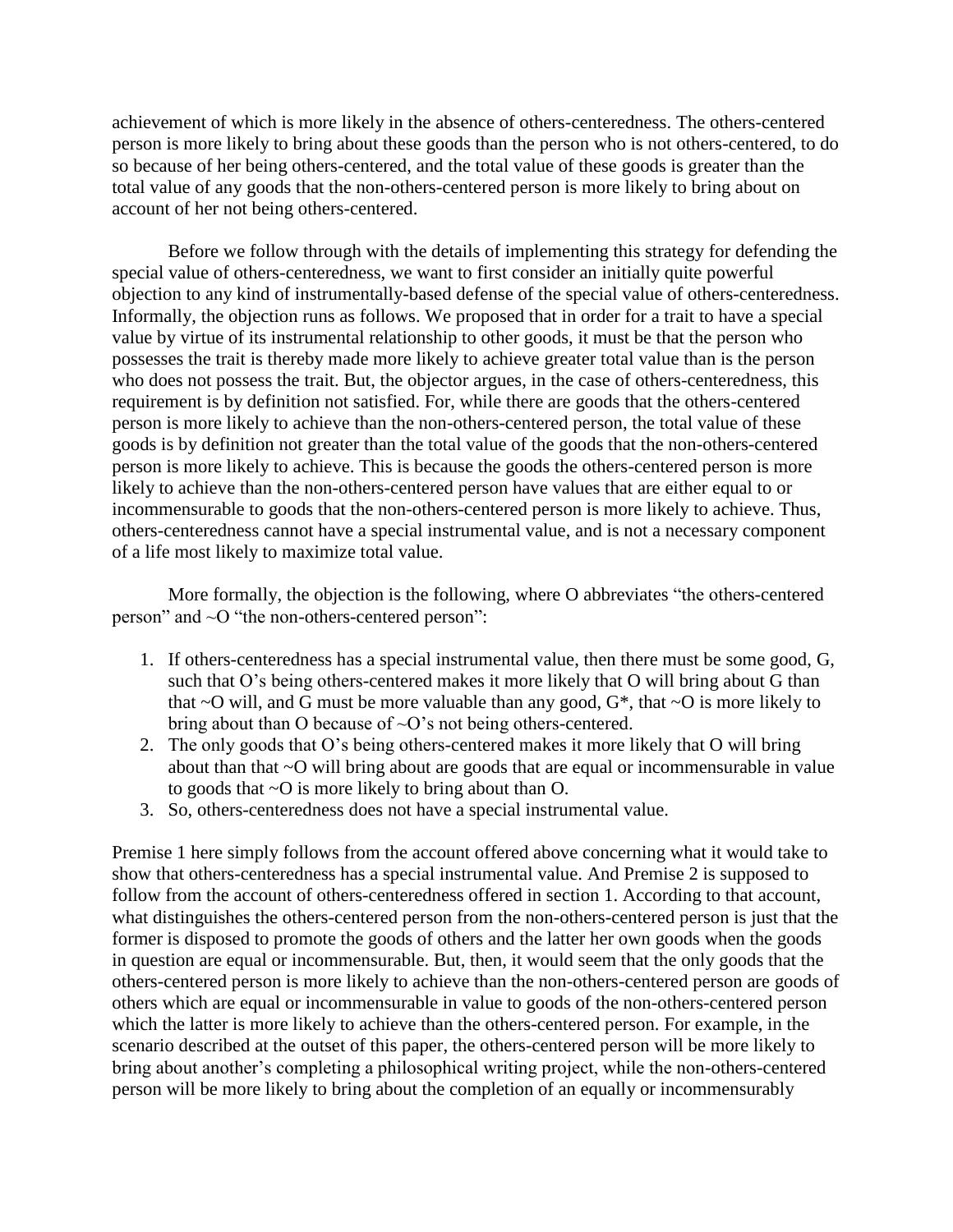valuable writing project of her own. Accordingly, the only goods that the others-centered person is more likely to achieve than the non-others-centered person are goods the value of which does not exceed, but instead equals or is incomparable to, goods that the non-others-centered person is more likely to achieve. So, premise 2 is secure, and 3 follows from 1 and 2 by modus tollens.

While the foregoing line of argument is certainly tempting, it makes a significant mistake. Moreover, by diagnosing the mistake, we can build a case for the special value of others-centeredness. The objector has assumed that when the others-centered person is disposed to promote the goods, G, of another rather than her own goods, G\*, the only goods she is more likely to promote than if she were not others-centered are goods G. But, this is false. For, her achieving goods G itself involves the achievement of other goods that are not required for her to achieve goods G\*. This is because, if she works to achieve the goods G of another, she in the very process of doing so achieves some amount of other goods, G\*\*, of interpersonal union. She in some form or fashion unites herself with another in the pursuit of G. But such union is not required for her to promote her own goods, G\*.

The clearest case of such interpersonal union occurs when the others-centered person and the person she benefits cooperate in a way that is recognized by each. Indeed, in some cases, one cannot reliably promote the goods of another without promoting them in a way that requires this kind of union. To draw again upon the example with which this paper began, there will certainly be cases where one cannot reliably promote the completion of another's philosophical writing project without some amount of mutually recognized cooperation. Moreover, this kind of union involving overt, mutually recognized cooperation is arguably quite valuable. First, several authors in the literature on love have argued that such unions form the basis of love, one of the greatest human goods.<sup>8</sup> Even if we don't ultimately accept these authors' accounts of love, the fact that they have argued that such a supreme good as love consists in such unions speaks in favor of the value of these unions. Second, to draw again on an Aristotelian theme, it has long been argued that humans are uniquely political animals and that as such part of our unique function involves cooperative endeavors. If it is good to fulfill our unique function, as the Aristotelian will maintain, then it follows that it is good to engage in these kinds of overt, cooperative unions. Finally, we would propose that the fact that overt, cooperative unions are valuable provides an attractive explanation for why it is that human persons so widely regard such unions to be valuable. As the psychological literature on pro-social behavior makes clear, human beings are deeply concerned with training their young to cooperate with others.<sup>9</sup> We make this a major goal of education; and it is tempting to think that we do so because we have correctly recognized that cooperative unions are a good thing.

Of course, not all cooperative unions are created equal. A person may be disposed to cooperate with others, but always in a way where he ends up demeaning himself, becoming (albeit willingly) a doormat for those with whom he is cooperating. We think such cases do not impugn the value of others-centeredness, since others-centeredness does not dispose one to cooperate with others in this way. What these cases make clear is instead the disvalue of other traits—traits that regulate the way in which one tends to cooperate. Even in these cases, the fact

 $8$  See (Solomon 1981, 1988), (Scruton 1986), (Nozick 1989), (Fisher 1990), (Delaney 1996), and (Pruss 2012).

 $9^9$  See (Mussen and Eisenberg 2001).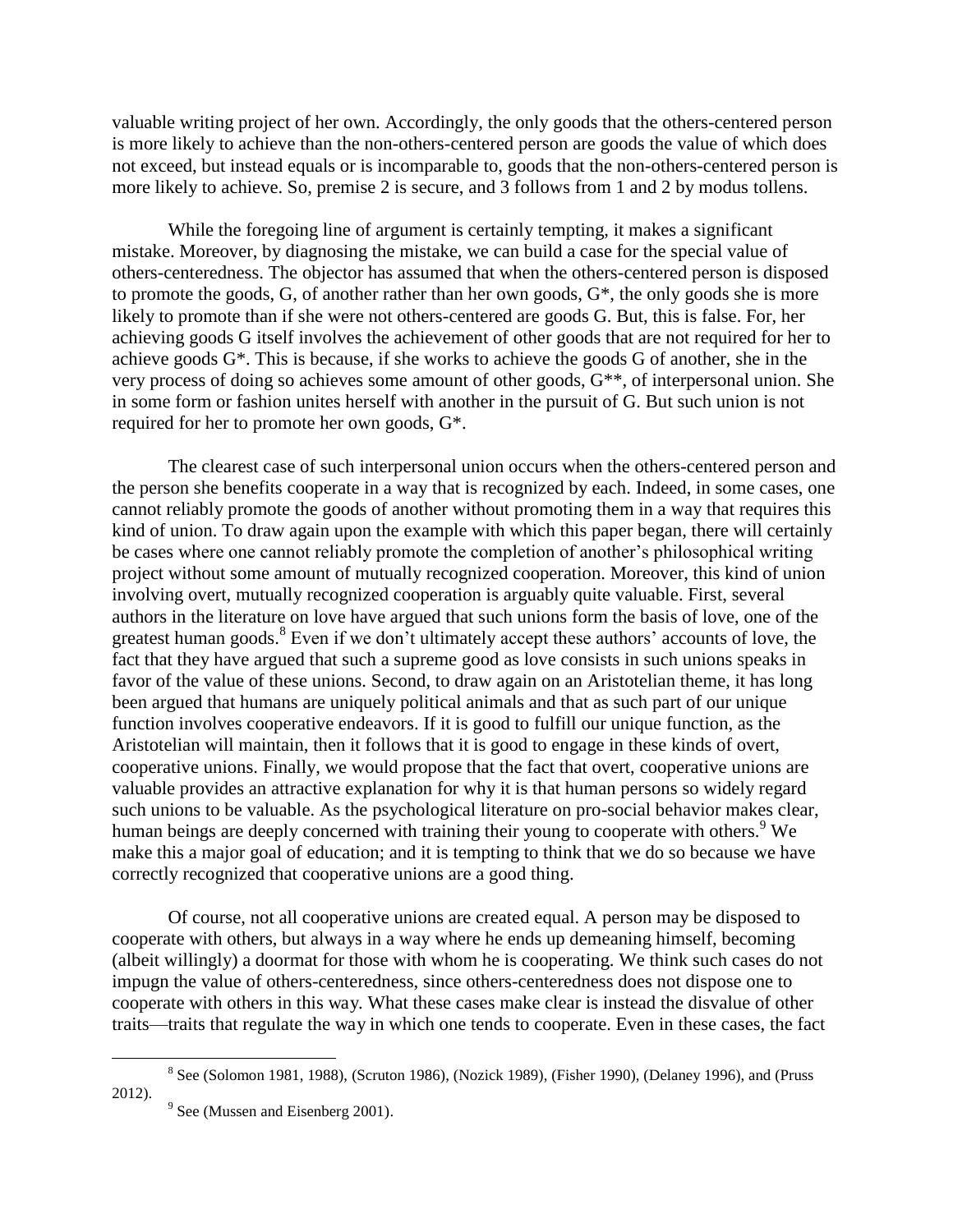that cooperation is occurring is good; what is bad is the degenerative nature of the cooperation. Accordingly, we conclude that the overt, cooperative unions toward which others-centeredness disposes its possessor are valuable. Moreover, since these unions are required in order for the others-centered person to promote the goods of others in at least certain cases, but they are not required for the non-others-centered person to promote her own goods, they constitute a good that the others-centered person is more likely to achieve than the non-others-centered person because of her others-centeredness. Thus, the goods the others-centered person is more likely to promote than the non-others-centered person include more than the goods, G, of the other; they include these valuable, overt, cooperative unions, G\*, too.

Further still, we would propose that even when an others-centered person can and does promote the goods of another without the knowledge or cooperation of the other in a kind of behind-the-scenes manner her doing so uniquely involves the promotion of goods other than goods G. First, by consistently behaving in this manner, the others-centered person reinforces in herself the habit of others-centeredness. Her doing so makes it more likely that when cases of the former sort arise—cases where she can only promote the goods of the other through mutually recognized cooperation—she will indeed do so. In other words, practicing the promotion of others' goods, even when performed behind-the-scenes, reinforces one's others-centeredness, and this is uniquely instrumentally valuable because being others-centered makes it more likely that, when the opportunity arises, one will promote valuable unions of the kind already described. We also propose a second reason for thinking that, even where the others-centered person promotes the goods of another without overtly cooperating with the other, her doing so involves the promotion of goods other than G. This is because, while an overt, cooperative union is not created in such cases, there is still a certain kind of valuable union created. At minimum, we might say that a moral union is created, since a bond of owing gratitude now exists between the person who has been benefited and the others-centered benefactor. The union may not be one that both parties are aware of, but it is there nonetheless. Indeed, the fact that it is there and is valuable is revealed by the way we appropriately react when we find out after a period of ignorance that someone promoted our good in such a behind-the-scenes manner. We react by wishing we had known—wishing we had known of this valuable occurrence for which gratitude is deserved, wishing we had known that someone had been for us in this way. And the appropriateness of this gratitude signals that there is something valuable that has occurred beyond the achievement of the good that was promoted in the behind-the-scenes manner. The very activity of promotion itself, and not the achievement of the good, is what we are grateful for.<sup>10</sup> By contrast, nobody owes herself thanks for promoting her own goods. Accordingly, even these weaker unions, which can sometimes suffice for one to promote the goods of another, constitute goods other than G that the others-centered person is more likely to promote than the non-others-centered person.

 To summarize, our defense of the special value of others-centeredness is as follows. Others-centeredness has a special instrumental value, because the person who possesses it is more likely than the person who does not to achieve certain goods the total value of which exceeds that of any goods that the non-others-centered person is more likely to achieve. The difference between the others-centered person and the non-others-centered person is that the

l

 $10$  For more thorough development of this idea, as well as a detailed account of gratitude and defense of its value, see (Roberts forthcoming).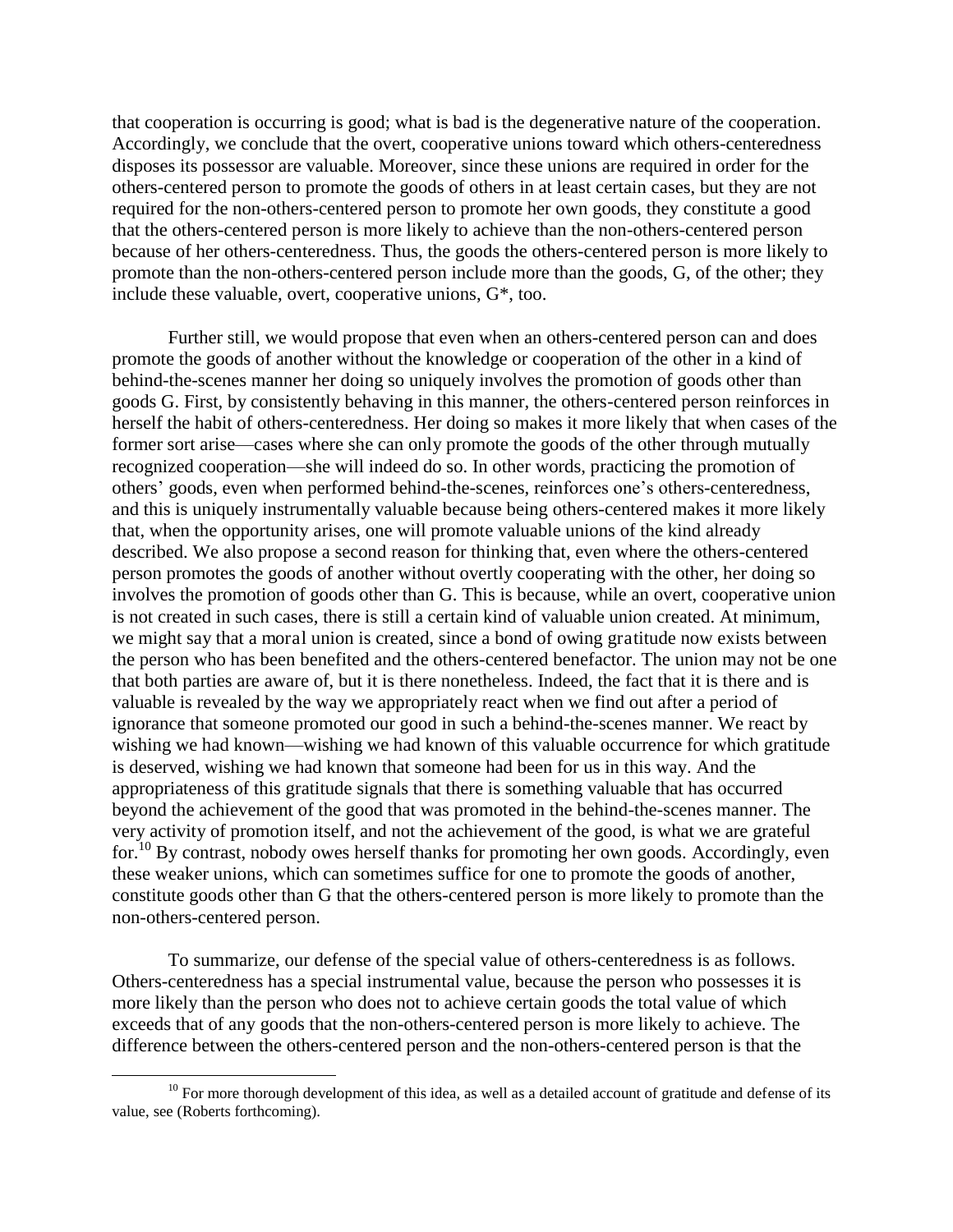former is more likely to achieve certain goods, G, of others and the latter is more likely to achieve goods, G\*, of her own where these goods are of equal or incommensurable value. But, this does not imply that the others-centered person isn't more likely to achieve goods that have a total value that is greater than the total value of any goods the non-others-centered person is more likely to achieve. For, in addition to the goods G of the other, the others-centered person must also achieve certain goods G\*\* of interpersonal union that are necessary to advancing the goods, G, of the other. The total combined value of  $G + G^{**}$  exceeds the total combined value of the goods, G\*, that the non-others-centered person is more likely to achieve, at least in many cases. So, others-centeredness makes a necessary contribution to the life that is most likely to achieve the maximum overall value.

### 3. Objections and Replies

 $\overline{a}$ 

In this final section, we take up some of the best objections of which we are aware to the defense of the special value of others-centeredness presented above.

First Objection:  $G^{**}$  can be had through self-centeredness, too. It is crucial to our defense of the special value of others-centeredness that the goods of interpersonal union, G\*\*, are required in order for a person to promote the goods, G, of another, but that these are not required for the promotion of one's own goods, G\*. However, one might object that while achieving goods  $G^{**}$  is not required by just any approach to promoting one's own goods,  $G^*$ , there are at least some approaches to promoting  $G^*$  that do require promoting  $G^{**}$  as well. For example, while a person might be disposed to promote her own goods rather than those of others when these are equal or incommensurable in value, she might be disposed to do so through welcoming others into the process of promoting her goods. Rather than tilting in the direction of others, we might say that she tilts others toward herself. She has a kind of gravitational pull that is just as likely to result in valuable unions as the outward-directness of the others-centered person.

Response: Attracting others requires either force or inconsistency. We reply that the person who is disposed to attract others to the promotion of her projects when other things are equal either does so through coercing others or through non-coercively persuading them. In neither case will she be as likely to promote valuable interpersonal unions as the others-centered person. If she coerces others, there might be a high likelihood of others promoting her projects. But, there will not be the same kind of valuable interpersonal union that the others-centered person is likely to achieve. For, the kind of interpersonal union the others-centered person is likely to achieve is a voluntary union, and voluntary union is more valuable than involuntary union.<sup>11</sup> On the other hand, if she instead attempts to persuade others, the unions that result may be voluntary, but she will not be as likely as the others-centered person to promote these voluntary unions. For, there is good reason for her persuasive activities to be viewed with suspicion, since by attempting to persuade others to promote her projects when all else is equal, she seems to be unwilling to do unto others as she would have them do unto her. As Kant (2004)

 $11$  Here again, see the literature on love as union referenced above. See, also, the literature on "significant" freedom," which stresses that ceteris paribus significantly free acts are more valuable than acts that are not significantly free (e.g., Plantinga 1974 and Swinburne 1979).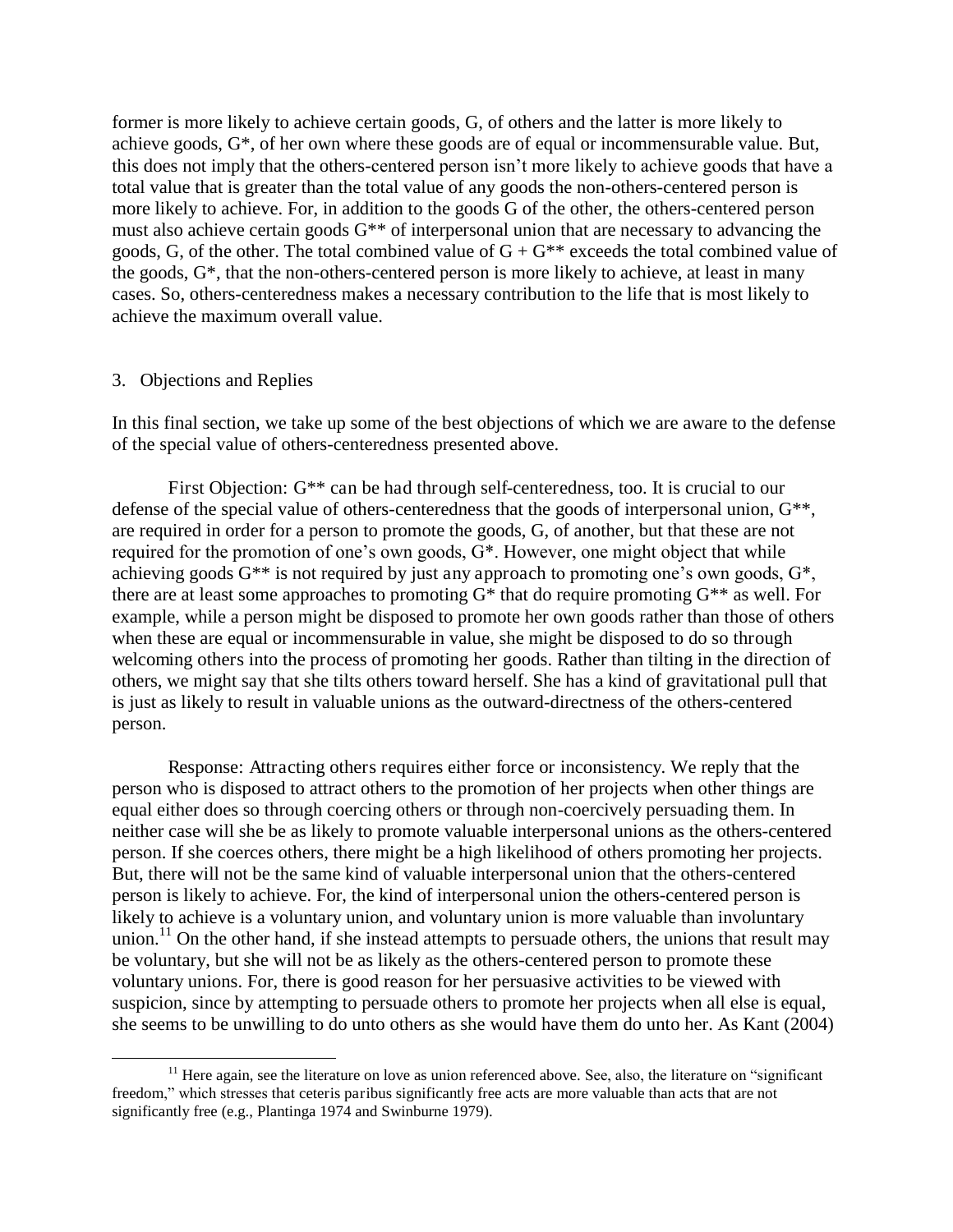might put it, she cannot coherently "universalize her maxim." She cannot, that is, coherently will for everyone to attempt to persuade others to promote their goods when all else is equal just as she aims to do. After all, there could be no rational basis for all such attempts at persuasion to succeed. For, where all other values are equal, such persuasion will amount to each person arguing that others should promote her goods just because they are hers, and this strategy is unlikely to convince.

Second Objection: G\*\* can be had through graciously accepting help. A second, related objection is that the goods,  $G^{**}$ , of interpersonal union can be advanced by a non-otherscentered person who is simply disposed to graciously accept help. Here it isn't that the nonothers-centered person tilts or attracts others to promoting her goods as in the first objection, but rather that she stands ready to receive others' efforts to promote her goods if and when they offer. One might argue that this non-others-centered person who is disposed to graciously accept help is just as likely as the others-centered person to advance the goods of personal union,  $G^{**}$ . After all, these unions take two—one who offers the help and one who accepts. By standing ready to receive help, one does just as much to advance such unions as the one who offers the help.

Response: Two Problems. We respond that there are two problems with this second objection. First, the objector overlooks the value of unions that do not require overt, mutually recognized cooperation. As we explained above, there are cases where another's good is advanced in a behind-the-scenes manner, where the benefactor's help goes unrecognized. There may even be cases where overt, mutually recognized cooperative union is not achievable, but where only such behind-the-scenes union is. The person who is others-centered is more likely to promote these latter unions than the person who is disposed to graciously accept help when it is offered. For, being others-centered increases the likelihood that behind-the-scenes promotion of another's good will take place, since the others-centered person will engage in such promotion; but standing ready to receive help when it is offered does nothing to promote behind-the-scenes help. Second, we propose that the person who merely stands ready to receive help in promoting her goods does not thereby do anything to promote cooperative union with her would-be helper, any more than by standing ready to receive a 30% bonus from my employer I do something to promote my reception of this bonus. Rather, the person who stands ready to receive help only does something to promote her union with another if help is indeed offered and she displays her readiness by accepting it. Whether her exhibition of non-others-centeredness involves promoting union with another, in other words, depends on help being offered to her by another—something beyond her control. By contrast, the person who exhibits others-centeredness in attempting to help another does do something to promote cooperative union with the other, even if her efforts at doing so are not accepted by the other. She can legitimately say that she tried to promote cooperative union with the other, while the person who merely stands ready cannot say this unless help is given and she accepts. Thus, whether the exhibition of the kind of non-otherscenteredness described in the second objection promotes union with another is dependent upon what others do, but whether the exhibition of others-centeredness promotes union with others does not. And, as such, the others-centered person is able to exert greater control over whether valuable unions are promoted. Others-centeredness is a surer route to promoting valuable unions than is standing ready to accept help if it is offered.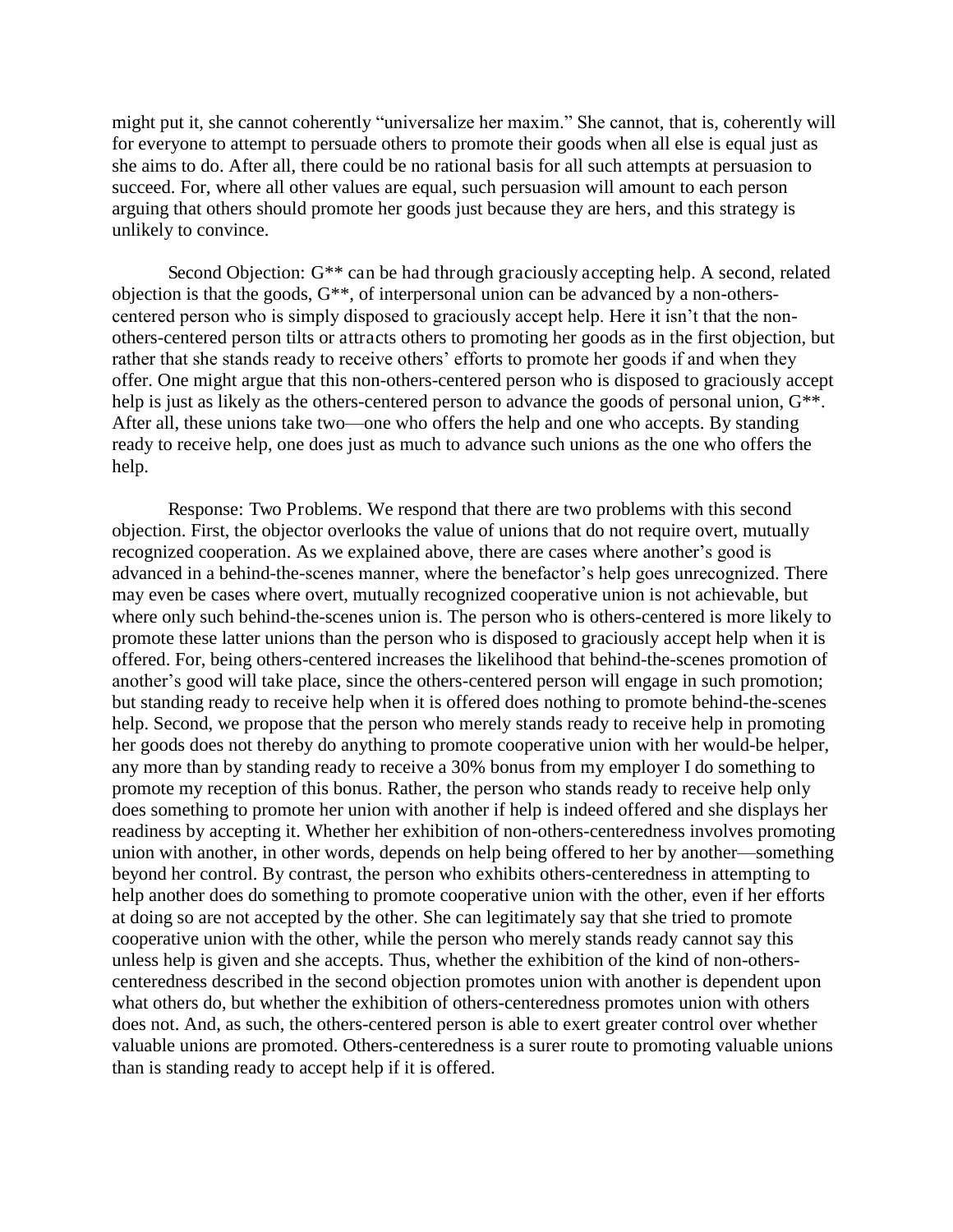Third Objection: Others-centeredness leads to paralysis. We argued above that possessing others-centeredness is a necessary component of the life that is most likely to maximize value. But, one might worry that this leads to a conundrum if it is supposed to be possible for there to be a community in which every person leads a life that maximizes value. For, suppose each member of a community is disposed to promote others' goods rather than her own when the values of these are equal or incommensurable. Whenever opportunity arises for displays of others-centeredness, won't all of the members of the community try to help each other, and none of them accept help themselves, leading to the promotion of none of their goods? Won't this paralyze the community such that no goods are ever advanced in such circumstances, because everyone is too concerned with promoting others' goods and not concerned enough with promoting her own? To reference the example with which this paper began, can't we prophecy the death of the philosophy paper?

Reply: Others-centeredness is merely dispositional. We reply by again emphasizing that others-centeredness is merely dispositional. Specifically, the person who possesses it is, other values being equal, disposed to promote the goods of others rather than her own goods. This leaves it open that in a community of others-centered persons, some of them, despite their tendency to promote others' goods, will yield and allow others to promote their goods, rather than yield to the kind of unproductivity with which this objection is concerned. Similarly, in a community of generous persons, some members will yield and accept the favors of others rather than allow the group to contain no generous actions.<sup>12</sup> We would propose here in line with our earlier comments about the Aristotelian tradition that it will be the distinctive role of practical wisdom to curb the tendencies of two or more equally others-centered individuals such that one of them decides to accept help from the others. Such a decision needn't be begrudged, since part of what motivates the others-centered person from the start will be the value of interpersonal unions she aims to achieve through her others-centeredness. Because she wants such unions, and the most reliable way for her to go about ensuring that something is done to secure them, as we've just argued, is for her to tilt toward others, she does so; yet, if she fortuitously finds herself in a community whose members share her tendency, there is nothing out of character in her accepting the help of another others-centered person.

Objection 3: If G and  $G^*$  are incommensurable, so are  $G + G^{**}$  and G. Whereas the non-others-centered person is likely to produce her own goods, G\*, we claim that the otherscentered person is likely to produce both the goods, G, of others and the goods, G\*\*, of interpersonal union. Moreover, we claim that because of this, the others-centered person is more likely to produce goods the total value of which exceeds that of any goods that the non-otherscentered person is more likely to produce because of her not being others-centered, at least in a good many cases. Thus, we are committed to the claim that, in a good many cases, the value of G  $+ G^{**}$  exceeds that of the value of  $G^*$ . Now, this is plausible where the value of G and  $G^*$  is equal. But, it isn't clear that this is so where G and G\* are incommensurable in value. Indeed, if G and G\* are incommensurable, it's not clear that the conjunction of G with anything else will

l

 $12$  It is hard to over-stress the mere dispositionality of others-centeredness. There are many other objections we might have considered in the text that it helps to address as well. For example, one might worry that the otherscentered person will promote patronization, stunting the growth of others. We would again reply that the otherscentered person is only disposed to promote others' goods other things being equal, and here other things certainly are not equal.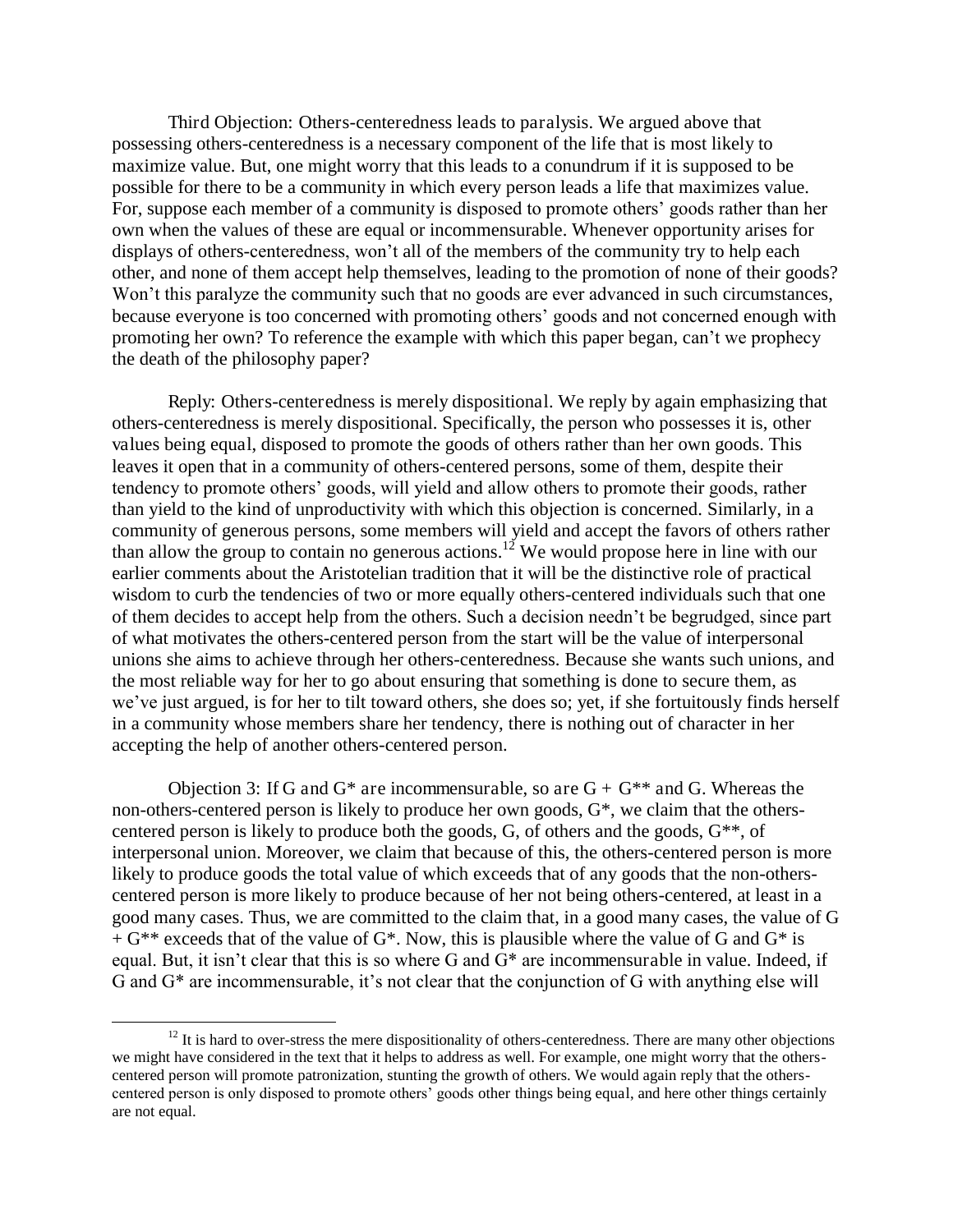be commensurable with  $G^*$ , or that the conjunction of  $G^*$  with anything else will be commensurable with G. In fact, one might think that if G and G\* are incommensurable, then the union of G with anything else will likewise be incommensurable with G\*. So, it's not clear that the others-centered person is more likely to produce goods the total value of which exceeds that of any goods the non-others-centered person is more likely to produce because of her non-otherscenteredness.

Reply:  $G + G^{**}$  may exceed  $G^*$  even if G and  $G^*$  are incommensurable. We respond by denying the claim that if G and  $G^*$  are incommensurable, so are  $G + G^{**}$  and  $G^*$ . Certainly, this will not be the case wherever  $G^{**}$  itself exceeds  $G^*$  in value. For, generally, if the value of x exceeds the value of y, then the value of the conjunction of x and anything having a value incommensurable with the value of y exceeds the value of y. Thus, at least in cases where the value of interpersonal union,  $G^{**}$ , is more valuable than the value of the goods,  $G^*$ , one would promote by promoting one's own goods over those of others, the value of  $G + G^{**}$  exceeds that of the value of G\*, despite the incommensurability of G and G\*. Moreover, the comments about the value of the more overt unions described above suggest that there are some cases where this value is more valuable than the value of the goods one would promote for oneself if one did not perform an others-centered act. Further, we would venture to propose that this is not the only case where the principle proposed in objection four fails. The logic of incommensurability seems to be much like that of inscrutability. Despite the fact that the likelihood of a proposition p is inscrutable and so we cannot tell whether p is more likely than another proposition q, if we disjoin p with a proposition r that has a positive likelihood, it may now become quite clear that p or r is more likely than q. Likewise, despite the fact that the value of a good G is incommensurable with the value of a good  $G^*$ , if we combine G with a good  $G^{**}$  that has a positive value, it may now become quite clear that the value of  $G + G^{**}$  exceeds the value of  $G^*$ . For instance, there will be cases where, despite the incommensurability of your philosophy project and your friend's, it is clearly more valuable for you to unite with your friend in the promotion of her project than it is for you to promote your own project. Thus, we would propose that in at least a good many cases, the value of  $G + G^{**}$  will exceed the value of  $G^*$ , despite the incommensurability of G and G\*.

We are not claiming, of course, that in any case where G and  $G^*$  are incommensurable, G  $+ G^{**}$  will exceed  $G^*$ . In some cases,  $G + G^{**}$  may remain incommensurable with  $G^*$ . We offer two comments in response to this observation, however. First, we apply the same reasoning we offered earlier in our discussion of different kinds of unions. When one promotes the goods of another rather than her own goods in cases where these goods are incommensurable, doing so solidifies the disposition to promote the goods of others rather than one's own in cases of incommensurability. And, by doing so, one makes it more likely that one will promote greater total value when the opportunity arises—that is, when one of the kinds of cases discussed in the previous paragraph takes place, where  $G + G^{**}$  indeed does exceed  $G^*$ .

Second, we emphasize that while it is possible for the value of  $G + G^{**}$  to exceed that of  $G^*$ , it is not possible for the value of  $G^*$  to exceed that of  $G + G^{**}$ . At best,  $G^*$  can equal  $G +$  $G^{**}$ . For, if  $G^*$  were to exceed  $G + G^{**}$ ,  $G^*$  would have to exceed G, since  $G + G^{**}$  exceeds G. But, G<sup>\*</sup> cannot exceed G, since these are by stipulation incommensurable. Accordingly, while being others-centered can lead to the promotion of goods the total value of which exceeds that of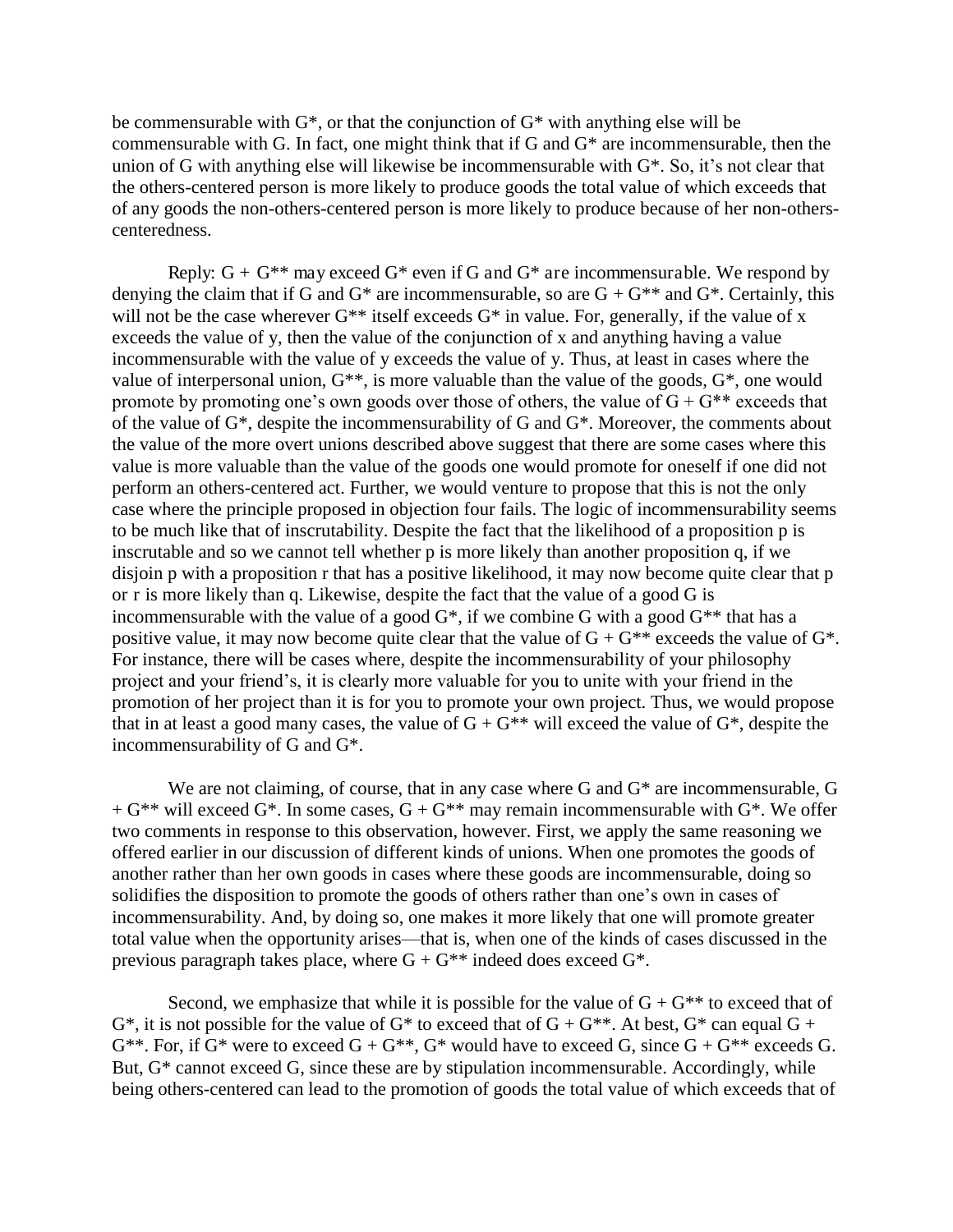goods promoted through non-others-centeredness, even when G and G\* are incommensurable, being non-others-centered cannot.

We might summarize these lessons as follows. By being others-centered in cases of incommensurability, one can never go wrong with respect to promoting total value. But, one can go wrong with respect to total value in cases of incommensurability if one is not others-centered. Moreover, by being others-centered in cases of incommensurability, one can and often will go right with respect to promoting total value. And, acting so as to solidify the disposition of otherscenteredness only makes this more likely. So, we conclude that others-centeredness as defined throughout this paper, including cases of incommensurability, continues to have a special value.

## 4. Conclusion

This paper has offered a defense of the special value of others-centeredness, a disposition to promote goods of others rather than one's own goods when these goods are equal or incommensurable in value. We argued, specifically, that others-centeredness of this sort is a necessary component of the life most likely to maximize value, because there are certain goods one is more likely to promote with it than without it, and the value of these goods exceeds the value of any goods one is more likely to promote without others-centeredness. A key component of this defense was our proposal that the goods that the others-centered person is more likely to promote than the non-others-centered person include goods of interpersonal union. This result is an important one for assessing the moral status of others-centeredness on a wide variety of metaethical positions.

## References

- Annas, Julia. 2003. "The Structure of Virtue." In Intellectual Virtue: Perspectives from Ethics and Epistemology, ed. Linda Zagzebski and Michael DePaul, pp.15-33. Oxford: Oxford University Press.
- Baehr, Jason. 2011. The Inquiring Mind: On Intellectual Virtues and Virtue Epistemology. Oxford: Oxford University Press.
- Byerly, T. Ryan. 2013. "The Special Value of Epistemic Self-Reliance." Ratio 26, 2: 53-67.
- Byerly, T. Ryan. forthcoming. "The Values and Varieties of Humility." Philosophia.
- Delaney, N. 1996. "Romantic Love and Loving Commitment: Articulating a Modern Ideal." American Philosophical Quarterly 33: 375–405.
- Driver, Julia. 2001. Uneasy Virtue. Cambridge: Cambridge University Press.
- Fisher, M. 1990. Personal Love. London: Duckworth.
- Flanagan, Owen. 1990. "Virtue and Ignorance." Journal of Philosophy 87: 420-8.
- Garcia, J. L. A. 2006. "Being Unimpressed with Ourselves: Reconceiving Humility." Philosophia 34: 417-435.
- Kagan, Shelly. 1998. Normative Ethics. Boulder: Westview.
- Kant, Immanuel. 2004. Groundwork of the Metaphysics of Morals. Trans. and ed. Mary Gregor. Cambridge: Cambridge University Press.
- Mumford, Stephen. 2013. "The Power of Power." In Powers and Capacities in Philosophy: The New Aristotelianism, ed. John Grego and Ruth Groff, pp.9-24. London: Routledge.